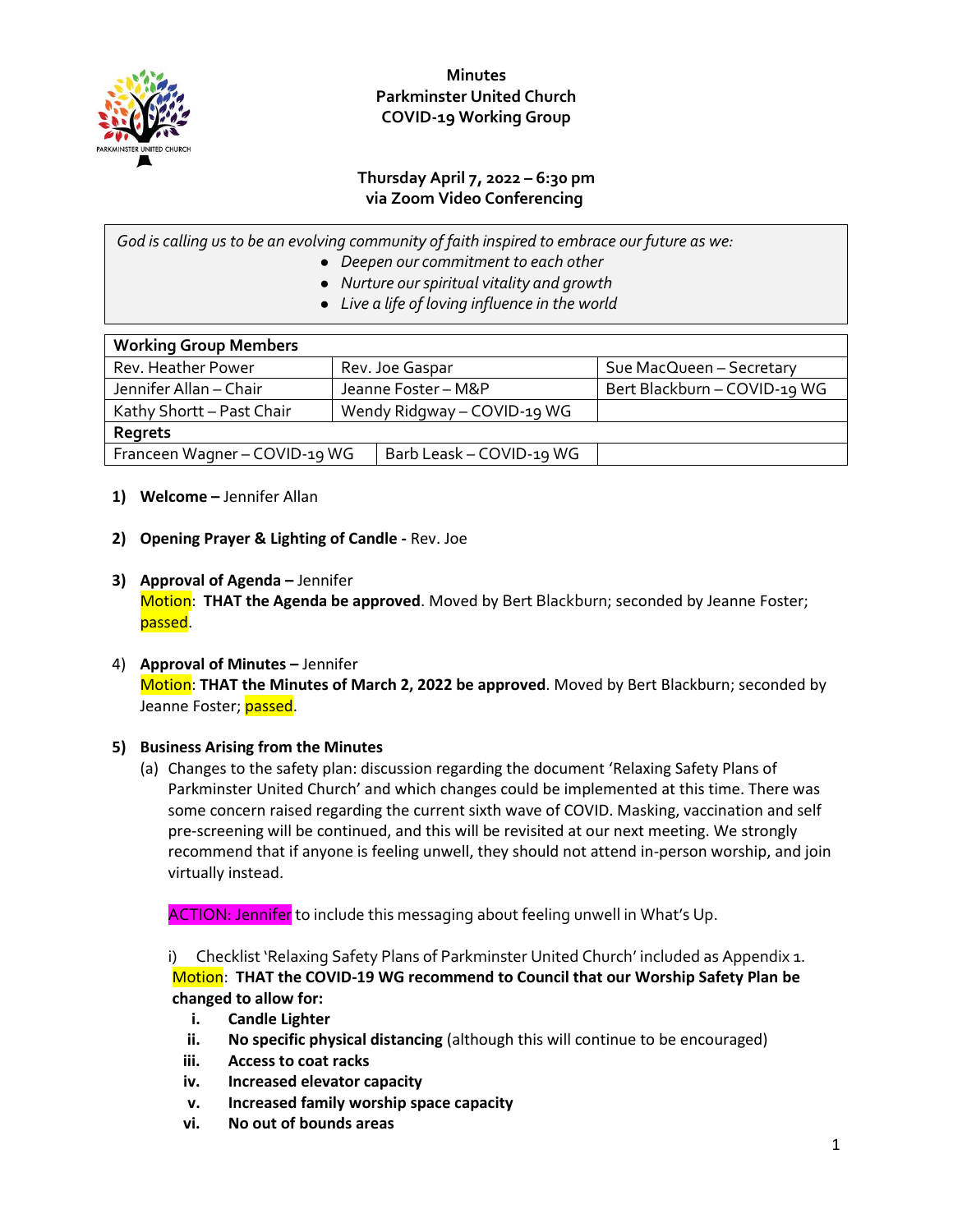

Moved by Bert Blackburn; seconded by Kathy Shortt; passed.

Action Item: Jennifer to work with Kathy and the Communications team to update the safety plan

ii) Church Group / Tenant Safety Plans: There was discussion regarding the need for PUC to monitor safety plans considering the dropping of provincial masking and vaccine mandates. There was concern expressed about the amount of work to monitor the plans and about keeping our staff safe when groups are in the building.

Motion: **THAT we continue to request tenants/church groups to submit their own safety plans which are compliant with Public Health measures and which will be kept on file at**  Parkminster. Moved by Bert Blackburn; seconded by Jeanne Foster; passed.

Action Item: Jennifer to follow up with Melanie who will advise tenants/church groups of this requirement

(b) Masks for Weddings

Questions from the Mutton family regarding Laura Mutton's wedding on April 9, 2022 and whether the wedding party would be required to wear masks. Guests would be masked. Discussion ensued.

Motion: **THAT the COVID-19 WG recommends to Council that the Mutton wedding party will not be required to wear masks while processing and recessing up and down the aisle, while standing at the front of the sanctuary, or when photos are being taken at the front of the sanctuary or in the Family Room.** Moved by Wendy Ridgway; seconded by Bert Blackburn; passed.

Action Item: Jennifer to contact Council to vote on this via email as the wedding is in 2 days and will advise Shelley Mutton of the vote outcome.

**6) Any Other Business:** Discussion regarding how our members feel about the need to be vaccinated to attend Church and whether they would be comfortable attending if this requirement were to be dropped.

Action Item: All WG members to consider discussing this with other congregants to obtain feedback which will inform our discussion in May.

- **7) Closing Prayer - Rev.** Heather
- **8) Next Meeting**  Thursday May 4th – 6:30 pm
- **9) Appendix**
	- 1. Relaxing Safety Plans of Parkminster United Church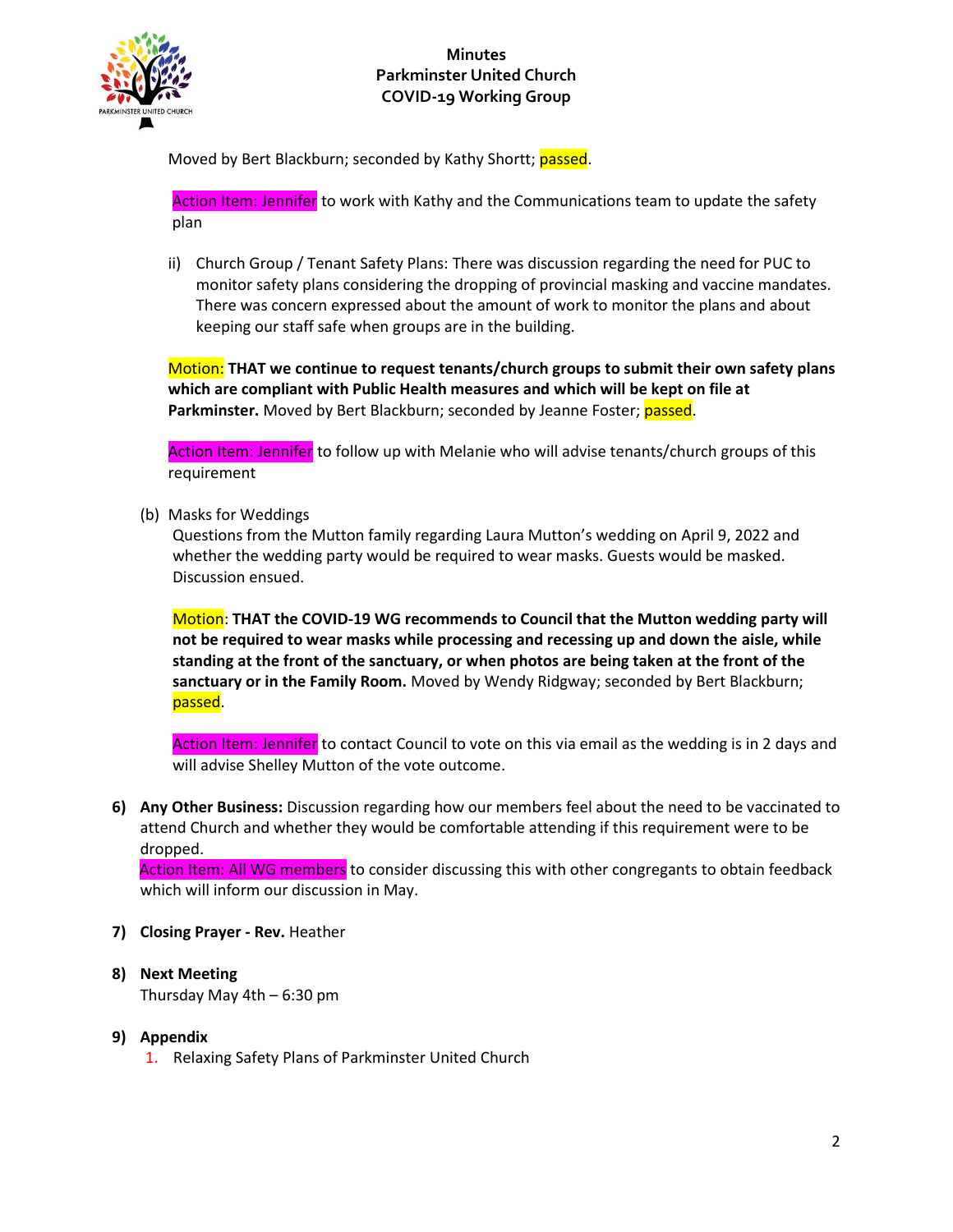# **Appendix 1**

# **Relaxing Safety Plans of Parkminster United Church**

As we determine we are comfortable allowing these changes we can indicate the date and notes on any process/procedure/communication that is required.

## **Worship Safety Plan**

|                                                           | When approved | When approved |
|-----------------------------------------------------------|---------------|---------------|
| <b>Allowing</b>                                           | at WG         | at Council    |
| Entry without checking in for contact tracing             | March 2/22    | March 15/22   |
| Group responses                                           | March 2/22    | March 15/22   |
| In-person announcements                                   | March 2/22    | March 15/22   |
| In-person Welcome Statement                               | March 2/22    | March 15/22   |
| In-person readings (masked when not reading)              | March 2/22    | March 15/22   |
| In-person joys and concerns from pews                     | March 2/22    | March 15/22   |
| Hymnals in pews                                           | March 2/22    | March 15/22   |
| <b>Bibles in pews</b>                                     | March 2/22    | March 15/22   |
| Congregational singing with masks                         | March 2/22    | March 15/22   |
| Youth programs in church                                  | March 2/22    | March 15/22   |
| Name tags                                                 | March 2/22    | March 15/22   |
| Hugging with discretion and permission                    | April 7/22    |               |
| Handshaking with discretion and permission                | April 7/22    |               |
| Candle lighter                                            | April 7/22    |               |
| No explicit physical distancing but continue to encourage | April 7/22    |               |
| Coat racks                                                | April 7/22    |               |
| No capacity limits in elevator                            | April 7/22    |               |
| No out of bounds areas                                    | April 7/22    |               |
| Increased family worship space capacity                   | April 7/22    |               |
| Entry without double-vaccination                          |               |               |
| Entry without pre-screening (encourage i                  |               |               |
| Entry without mask wearing                                |               |               |
| Passing the peace with handshake                          |               |               |
| Paper bulletins provided                                  |               |               |
| Passed offering plate                                     |               |               |
| Choral singing with masks                                 |               |               |
| Choral singing without masks                              |               |               |
| Congregational singing without masks                      |               |               |
| Soloists without screens                                  |               |               |
| <b>Water fountains</b>                                    |               |               |
| Closed windows                                            |               |               |
| Fans on                                                   |               |               |
| Children's programs in church - Sunday School             |               |               |
| Coffee-hour in church                                     |               |               |